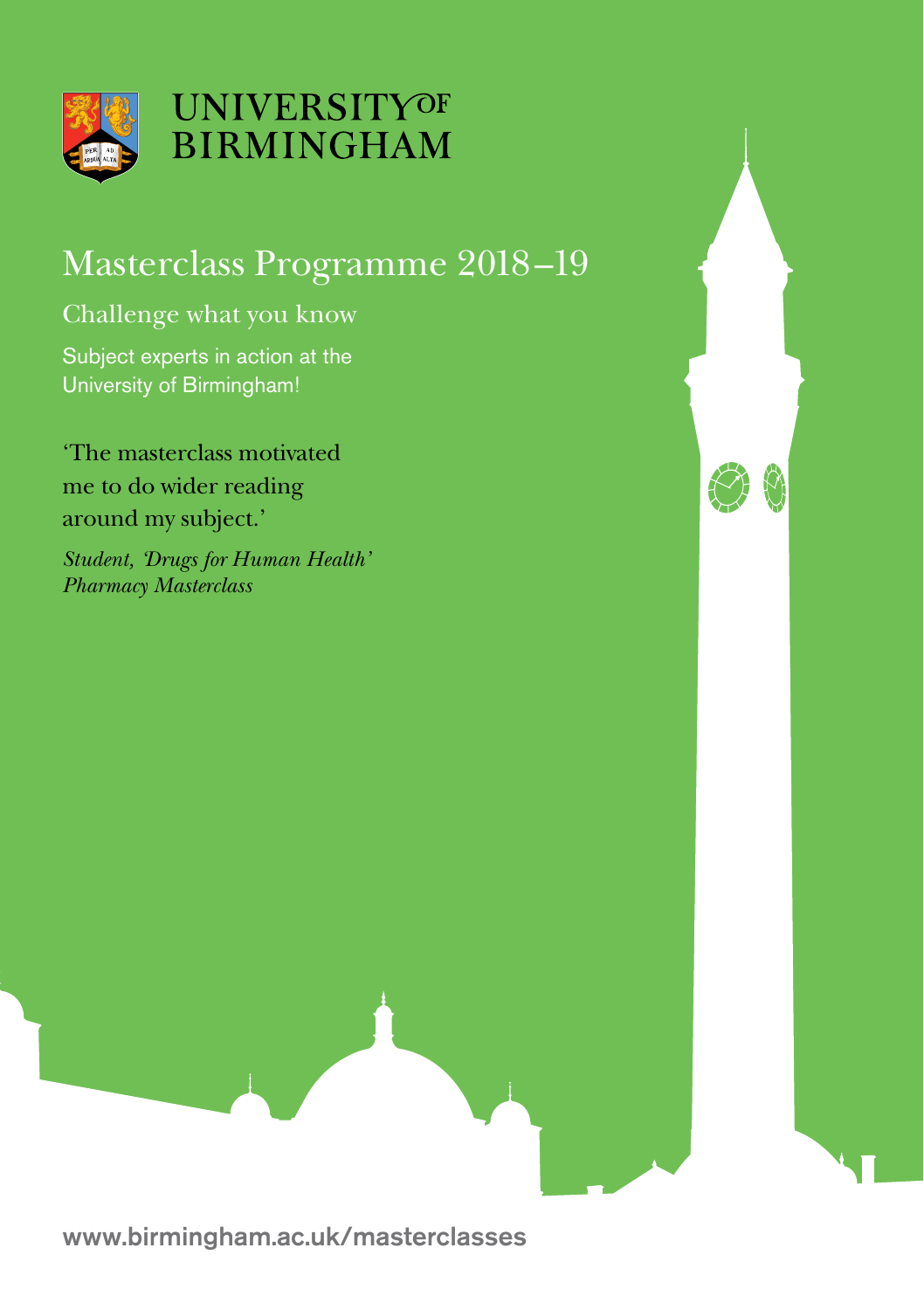## Masterclass information

- $\Box$  Are you a teacher in a state school or college?
- □ Do you work with Year 8-13 learners?
- $\Box$  Are you looking for opportunities for your widening participation/pupil premium cohort to experience learning in a Russell Group institution?
- $\Box$  Do you want to ease your learners' transition between sixth form and university?
- $\Box$  Would you like your learners' to learn how their current post-16 studies are developed at university, or discover new subjects they may be interested in studying?

If so, then the University of Birmingham Masterclass programme is for you. Our masterclasses are designed to allow learners to experience what learning is like at a selective Russell Group university.

Most masterclasses are two hours long and are normally held in the Autumn Term between 1.00–3.00pm on a Wednesday afternoon.



### LEARN MORE

To find out more about our masterclass programme and to submit a booking request, please visit our website: www.birmingham.ac.uk/masterclasses

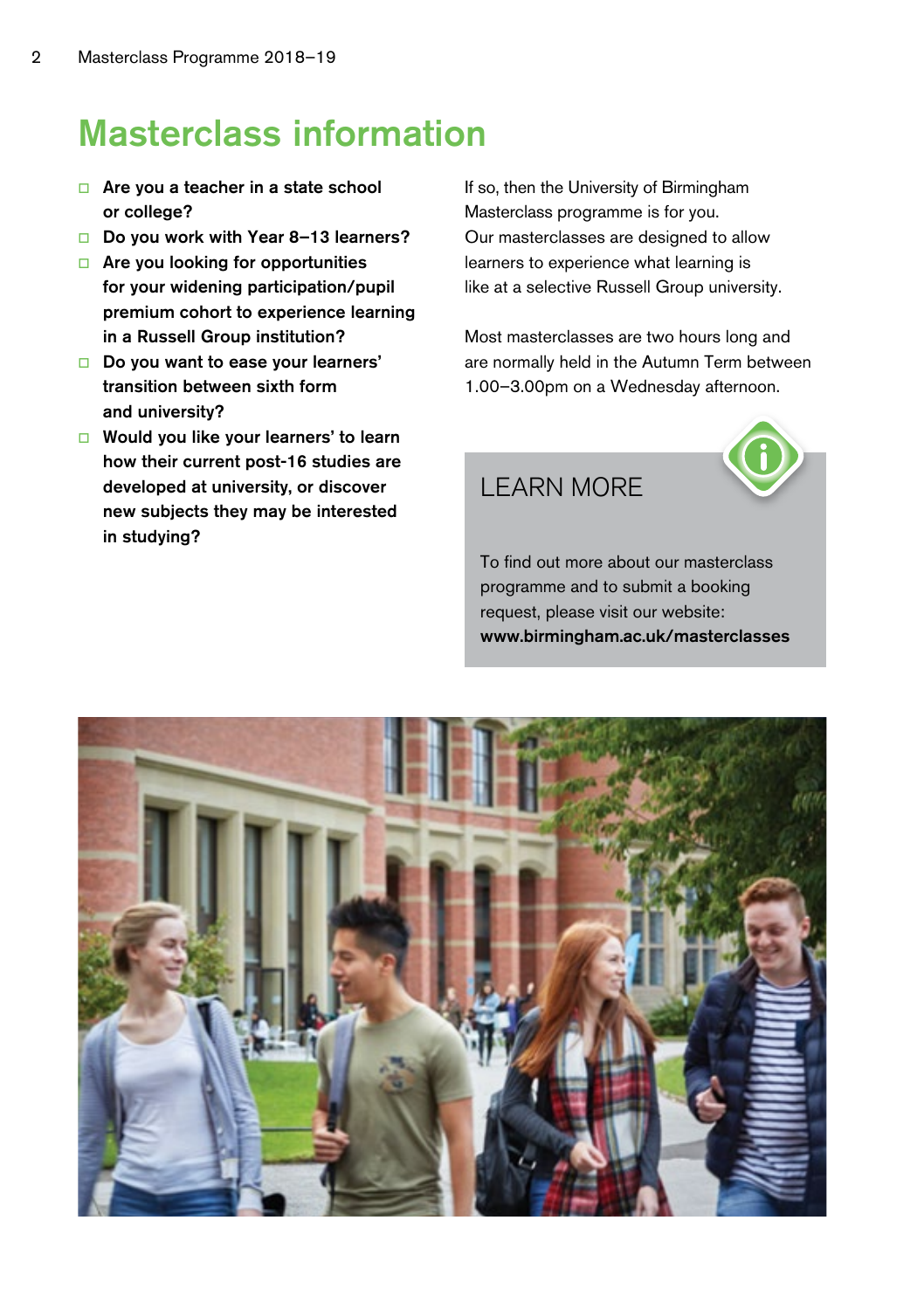### **Business**

#### Taxing Our Wealth - Do We Have It Right?

In this masterclass, we will be exploring together issues of wealth equality in Britain today. How unequal is our society? Should we care? Does it matter? Can anything be done about it even if it does matter? In particular, we will focus on the role taxation plays in affecting wealth equality. We will explore questions such as: How does the UK tax system affect people's wealth in modern Britain? Do we have the right mixes of taxes in the UK to create a fair system of contributions from everyone – rich and poor? What changes are being suggested to improve our tax system? Are they sensible? Students should come prepared to participate in the debate and offer opinions in what we hope will be an interesting and interactive session.

| Date         | Wednesday 12 December 2018    |
|--------------|-------------------------------|
| <b>Time</b>  | $1.00 - 3.00$ pm              |
| Subject area | <b>Accounting and Finance</b> |
| Year group   | Year 12/13                    |

# **Engineering**

Biomedical Engineering: Accident and Emergency Engineering

This workshop will give students a taste of what it is like to be a biomedical engineer and design and make their own medical implant. A patient has broken the femur bone in one of their legs and been brought to A&E for help. Their X-rays show it is a nasty break and they are going to need surgery. The surgeon needs you, the engineers, to design and build a device that will hold the bone together while it heals. Students will discover the science behind these amazing implants and how biomedical engineers help patients.

| Date         | Wednesday 28 November 2018    |
|--------------|-------------------------------|
| <b>Time</b>  | $1.00 - 3.00$ pm              |
| Subject area | <b>Biomedical Engineering</b> |
| Year group   | Year 10/11                    |

#### Sunny with a Mild Chance of Catastrophe

The impact of major space weather events is an active area of research and a topic of national interest. The potential damage of a solar superstorm to our economy, communications network and electricity grid is a real threat and must be taken seriously. Such storms can cause the loss of GPS (with many more consequences than just not being able to find the way to the supermarket), alter the orbits of satellites and could cripple the electricity grids around the world. This session will present an overview of the causes of space weather and the potential repercussions of a superstorm.

| <b>Date</b>  | Wednesday 28 November 2018                             |
|--------------|--------------------------------------------------------|
| Time         | $1.00 - 3.00$ pm                                       |
| Subject area | Electronic, Electrical and Systems Engineering/Physics |
| Year group   | Year 12/13                                             |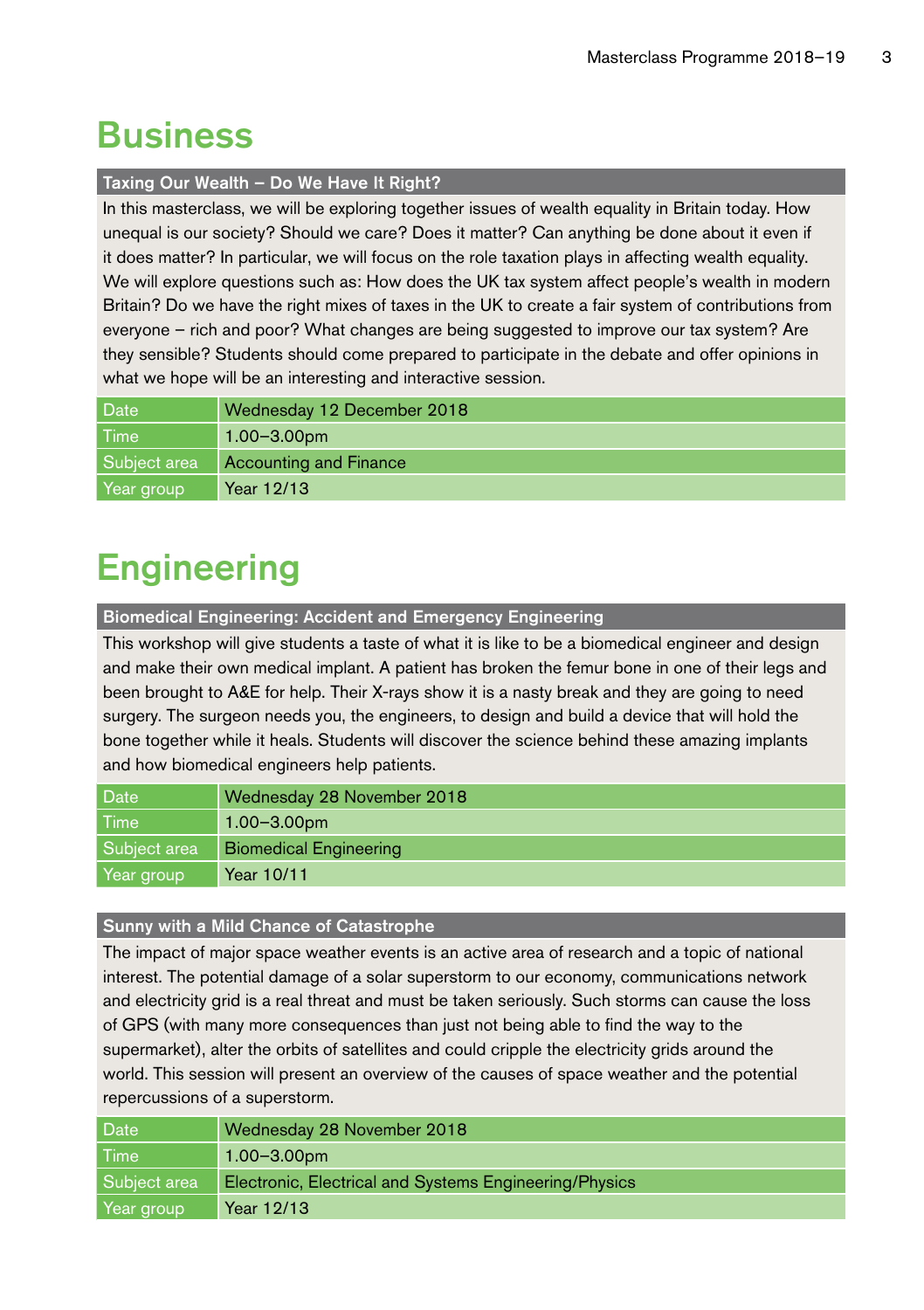# **Humanities**

#### Why is English Weird?

In this class, we will look at some of the features of the sound system and grammar of English, and compare it with the sound systems and grammars of other languages in the world. We will look at what linguistic features are rare or common across the thousands of languages used in the world today in order to answer the question: Is English weird?

| Date         | Wednesday 7 November 2018 |
|--------------|---------------------------|
| Time         | $1.00 - 3.00$ pm          |
| Subject area | English Language          |
| Year group   | Year 12/13                |

#### Climate Change: Past to Future

Climate change is a major issue facing governments and society today. There is now very strong evidence for a discernible human influence on warming over the past half-century. However, climate has also changed in the past before industrialisation. What do we know about these past events? How do they fit into our understanding of our own impact on the Earth System? How well can we trust computer climate model projections of the future? This talk will provide a broad overview of paleoclimate science from a perspective of a better understanding of future change.

| Date         | Wednesday 7 November 2018 |
|--------------|---------------------------|
| Time         | $1.00 - 3.00$ pm          |
| Subject area | Geography                 |
| Year group   | Year 12/13                |

'Everybody Knows About Alabama': Interpreting the Civil Rights Movement

On 15 September 1963, a bomb exploded at the 16th Street Baptist Church in Birmingham, Alabama, killing four girls and injuring numerous other people. With its large black congregation, the 16th Street Baptist Church served as a meeting place for civil rights leaders, including Martin Luther King, Jr., who called Birmingham a 'symbol of hardcore resistance to integration', particularly in light of Alabama's governor, George Wallace's ambition to preserve racial segregation in the state. Birmingham had one of the most violent and lawless chapters of the Ku Klux Klan, and the church bombing was the third in Birmingham in 11 days, following a federal order to integrate Alabama's school system.

This workshop will use a range of texts to broaden and deepen our understanding of the events of 15 September 1963 and its aftermath, thinking about the Civil Rights Movement, the South, the nature, form and purpose of protest, the American dream, community vs. individual identity, and race relations in America since the 1960s. We will also think about the ways in which different kinds of text – songs, interviews, speeches, newspaper articles, images and more – might be used in order to interpret, analyse and write about both the present and the past.

| Date         | Wednesday 7 November 2018       |
|--------------|---------------------------------|
| l Time       | $1.00 - 3.00$ pm                |
| Subject area | <b>American Studies/History</b> |
| Year group   | Year 12/13                      |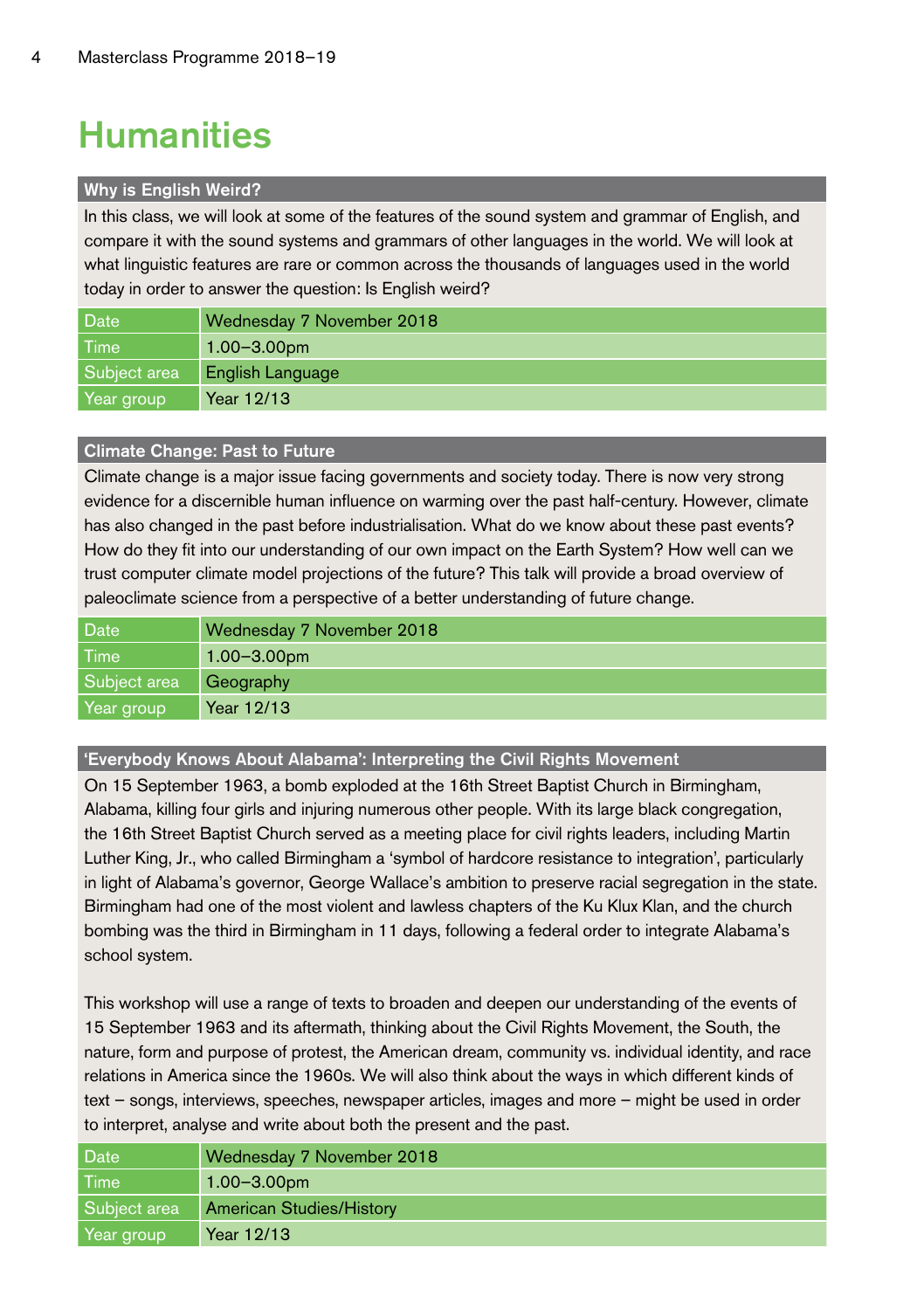#### Elizabeth Gaskell and Her Afterlives

Published in 1866, Elizabeth Gaskell's last and unfinished novel, *Wives and Daughters*, is one of her most complex and satisfying to read. This masterclass will explore the ways in which the 1999 BBC serialised TV drama, *Wives and Daughters: An Everyday Story*, engages critically and creatively with Gaskell's novel. Comparing some clips from the drama with passages from the novel, we will explore how Gaskell uses the novel to weave social commentary with domestic realism, and in turn, how these are renegotiated in the transition into period drama for a contemporary audience.

| Date         | Wednesday 14 November 2018 |
|--------------|----------------------------|
| <b>Time</b>  | $1.00 - 3.00$ pm           |
| Subject area | <b>English Literature</b>  |
| Year group   | Year 12/13                 |

#### How to Read a Shakespeare Play (GCSE)

Why do Shakespeare's characters use such difficult language? Wouldn't it be better if they expressed their feelings by laughing, crying or running around with their hands in the air? In this workshop, we'll look at an extract from a Shakespeare tragedy currently set for GCSE to see how characters think by using creative language and literary devices. This close reading will allow us to see how Shakespeare creates characters, and where tricky speeches belong within the tragedy as a whole.

| Date         | Wednesday 14 November 2018 |
|--------------|----------------------------|
| <b>Time</b>  | $1.00 - 3.00$ pm           |
| Subject area | <b>English Literature</b>  |
| Year group   | Year 10/11                 |

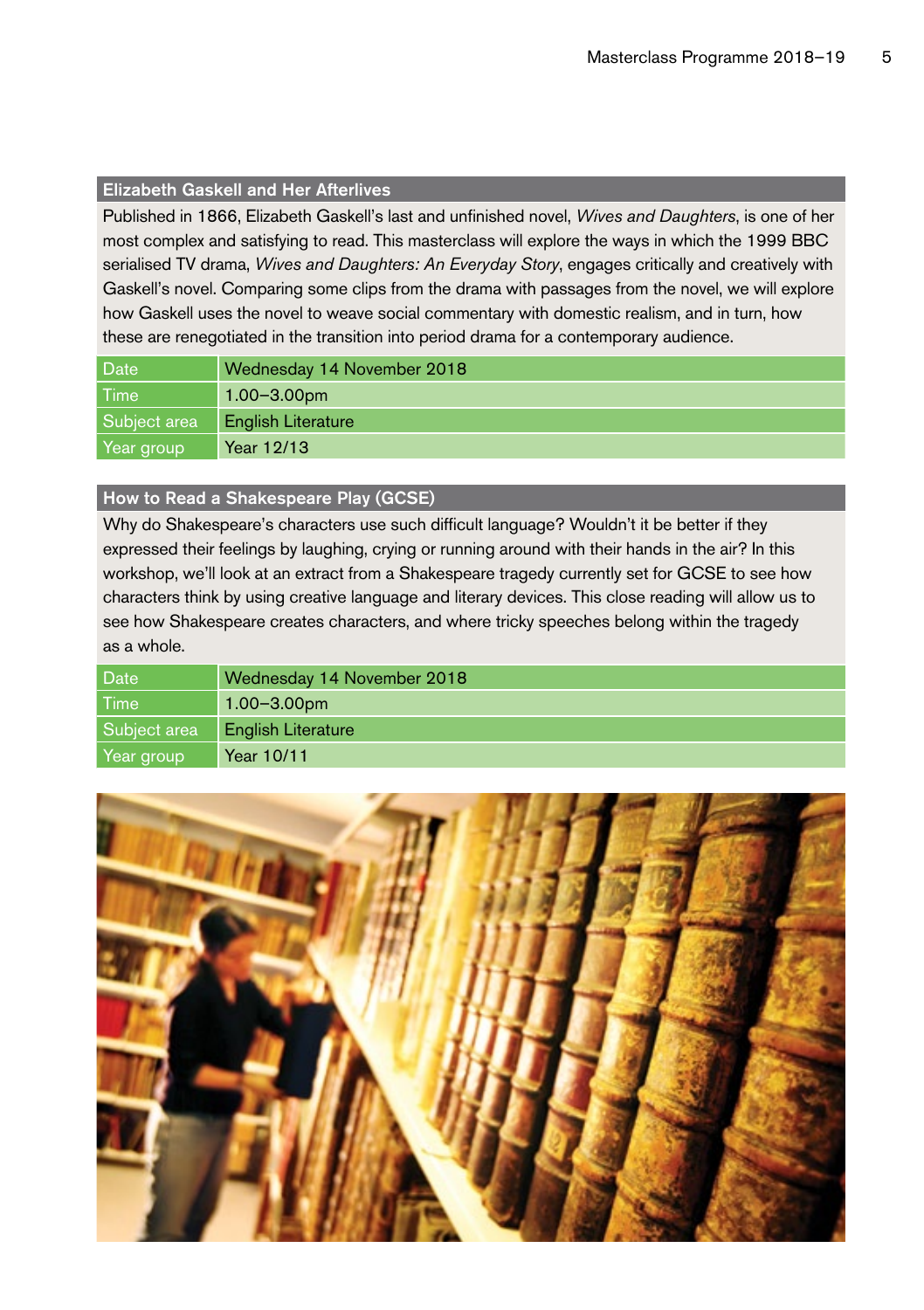#### Writing Other Lives

Creative Writing is not just about 'writing what you know'. It is also about exploring the lives of others and imagining what it would be like to step into someone else's shoes. Through a series of reading and writing exercises, we will discover how fiction can break down barriers and ultimately lead to a greater sense of understanding and empathy.

| Date         | Wednesday 21 November 2018 |
|--------------|----------------------------|
| Time         | $1.00 - 3.00$ pm           |
| Subject area | <b>Creative Writing</b>    |
| Year group   | Year 12/13                 |

#### Dystopias 101: Utopias in Disguise

Dystopias are bad for you. Some commentators, however, have suggested that dystopias might in fact be utopias in disguise, which raises a number of pertinent questions: How do we distinguish between 'bad' and 'good' social structures? Who benefits from social engineering, and who loses out? And how can literature help us think about these intractable problems? In this session, we will explore these issues in relation to the 'big three' literary dystopias of the past hundred years: Aldous Huxley's *Brave New World* (1932), George Orwell's *Nineteen Eighty-Four* (1949) and Margaret Atwood's *The Handmaid's Tale* (1985).

| Date         | Wednesday 21 November 2018 |
|--------------|----------------------------|
| Time         | $1.00 - 3.00$ pm           |
| Subject area | <b>English Literature</b>  |
| Year group   | Year 12/13                 |

#### What Makes Science Fiction?

'Science Fiction' is a difficult term, evoking all kinds of prejudices – positive and negative – yet also defying strict definition. Is it about spaceships and lasers? Do we need contact with alien life? Does it have to be set in the future? Part of the problem is that the goalposts are constantly moving: science-fictional ideas are more and more visible in mainstream literature and cinema, as well as in real life (the touchscreen computer in your bag). Under these circumstances, what makes the genre what it is right now? What are the rules and who gets to decide? And how do we talk about these things at university?

This session is intended both for lovers and haters of sci-fi. One of its purposes is to ask you how the literary analysis you've been doing at school works on non-canonical writing – can we talk about Susanne Collins as we talk about Shakespeare, or do we need different questions, different techniques? Mainly, though, we will try and create some sci-fi of our own and have a chat about how that process works.

| Date         | Wednesday 28 November 2018 |
|--------------|----------------------------|
| l Time       | $1.00 - 3.00$ pm           |
| Subject area | <b>English Literature</b>  |
| Year group   | Year 12/13                 |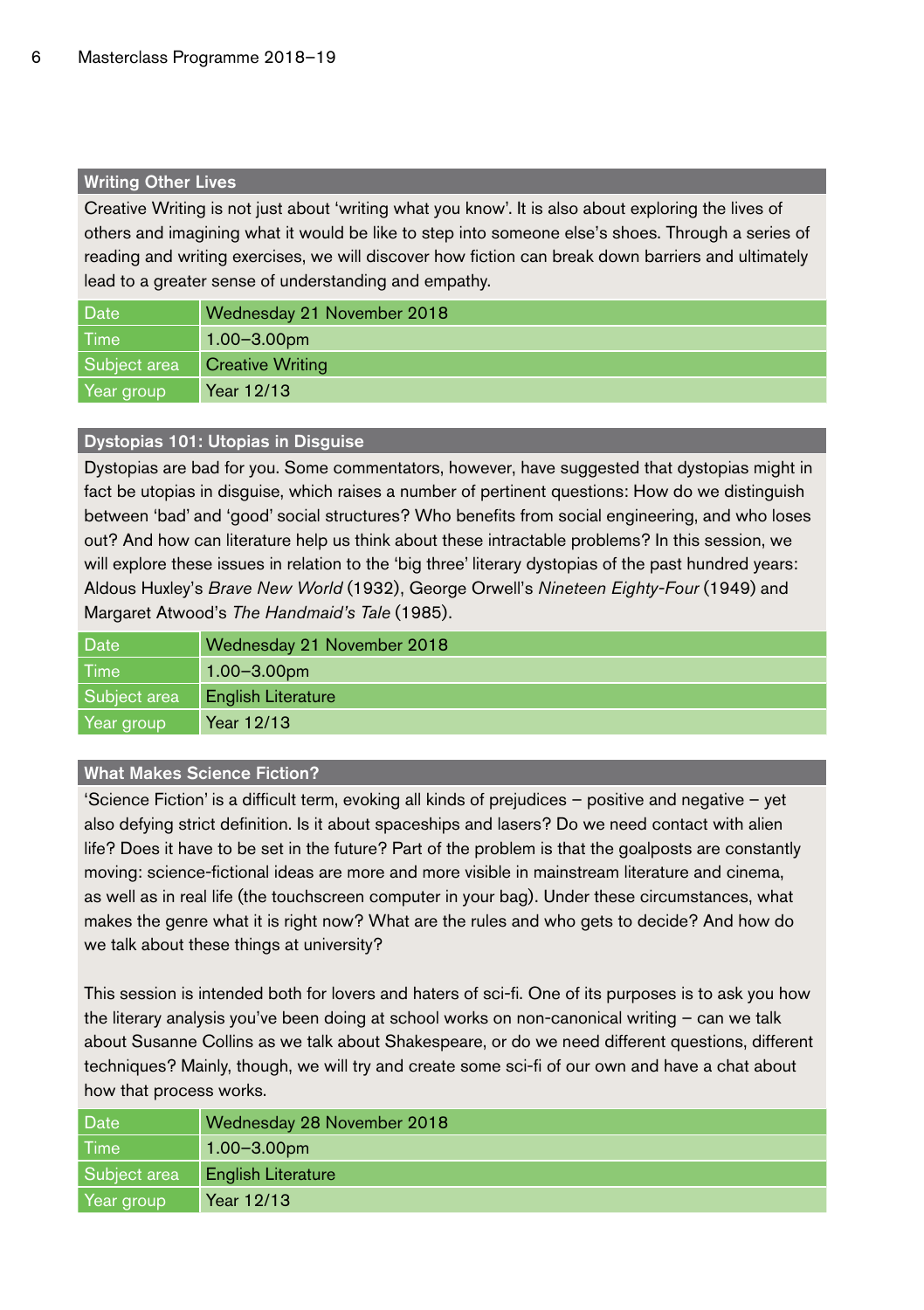#### BLAST! Reading Modernist Magazines

In the 1910s, 20s and 30s, radical writers and artists published dozens of magazines packed with daring pieces of writing and experimental art and design. These magazines were like today's blogs: a way of quickly sharing thoughts, ideas and new pieces of work.

This hands-on workshop gives you the chance to explore these rare artefacts in person at the Cadbury Research Library. We'll think about the following two questions: How is the experience of reading these magazines different from reading literature in books? And how do advertising, cover design and page layout affect how we read modern fiction?

| Date         | Wednesday 28 November 2018 |
|--------------|----------------------------|
| <b>Time</b>  | $1.00 - 3.00$ pm           |
| Subject area | <b>English and Media</b>   |
| Year group   | Year 12/13                 |

#### The Hard Problem of Consciousness: Can This Really Be a Physical Property?

Students will examine basic arguments around the subject of consciousness in detail. Students will then be divided into groups – membership determined by their emerging sympathies on the issue – and will undertake supervised critical discussions intended to identify possible weaknesses in the arguments, and ways in which they might be improved.

| Date         | Wednesday 5 December 2018 |
|--------------|---------------------------|
| l Time       | $1.00 - 3.00$ pm          |
| Subject area | Philosophy                |
| Year group   | Year 12/13                |

#### Mind Your Language!

We all have ideas about what constitutes good and bad language. Whether we are thinking about the language we should use in an essay, words it is inappropriate to broadcast on television, or things it would be awkward to hear our parents say, we are likely to have a strong sense of what's right and what's wrong. This interactive session is all about exploring these linguistic prejudices: Why do we have them? What deeper issues might we be getting at when we argue about language? What justification might we have for our beliefs about good and bad language?

| Date <sup>1</sup> | Wednesday 5 December 2018 |
|-------------------|---------------------------|
| <b>Time</b>       | $1.00 - 3.00$ pm          |
| Subject area      | English Language          |
| Year group        | Year 12/13                |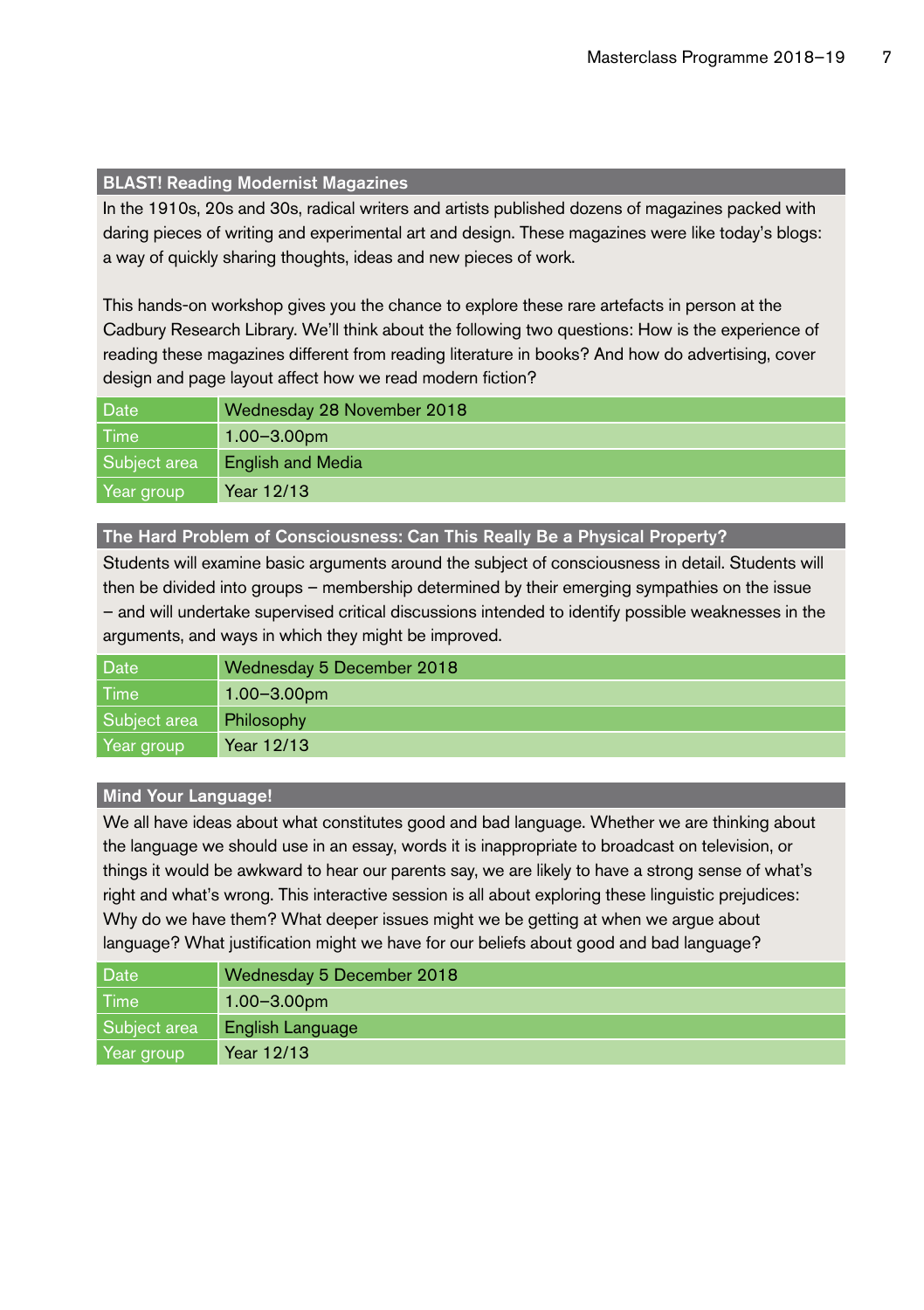#### Creating Communities That Work for Everyone

This session is set within the context of designing and building new communities that work for everyone. The first part of the session will be a lecture format, exploring key issues around the provision of new housing developments in the UK. The main activity will be group work on i) identifying appropriate spaces for development; ii) thinking through service provision, and iii) the importance of designing for all by identifying a series of stakeholders and their needs.

| Date         | Wednesday 5 December 2018 |
|--------------|---------------------------|
| Time         | $1.00 - 3.00$ pm          |
| Subject area | Geography                 |
| Year group   | Year 12/13                |

#### Creative Writing Workshop: Citizen Project

This is a sample Creative Writing Workshop in which we will show students how to devise and develop ideas for a piece of creative writing from scratch. In this session, students will learn how to work independently, and how to work in a group to develop ideas. Participants will be writing during the session, working in small and large groups.

| Date         | Wednesday 5 December 2018 |
|--------------|---------------------------|
| <b>Time</b>  | $1.00 - 3.00$ pm          |
| Subject area | <b>Creative Writing</b>   |
| Year group   | Year 10/11                |

#### How to Read a Shakespeare Play (A level)

This session will provide an opportunity for A level English Literature students to see how the ways of reading and responding to Shakespeare that they are encountering are taken forward and developed in university-level study. Led by the Department of English Literature, this session will offer students a taste of the different ways in which Shakespeare is researched, taught and explored at university; it will offer a taste of different teaching and learning methods, via a minilecture and small group work. The session might be tailored to reflect particular plays studied by those students attending.

| Date         | Wednesday 12 December 2018 |
|--------------|----------------------------|
| l Time       | $1.00 - 3.00$ pm           |
| Subiect area | <b>English Literature</b>  |
| Year group   | Year 12/13                 |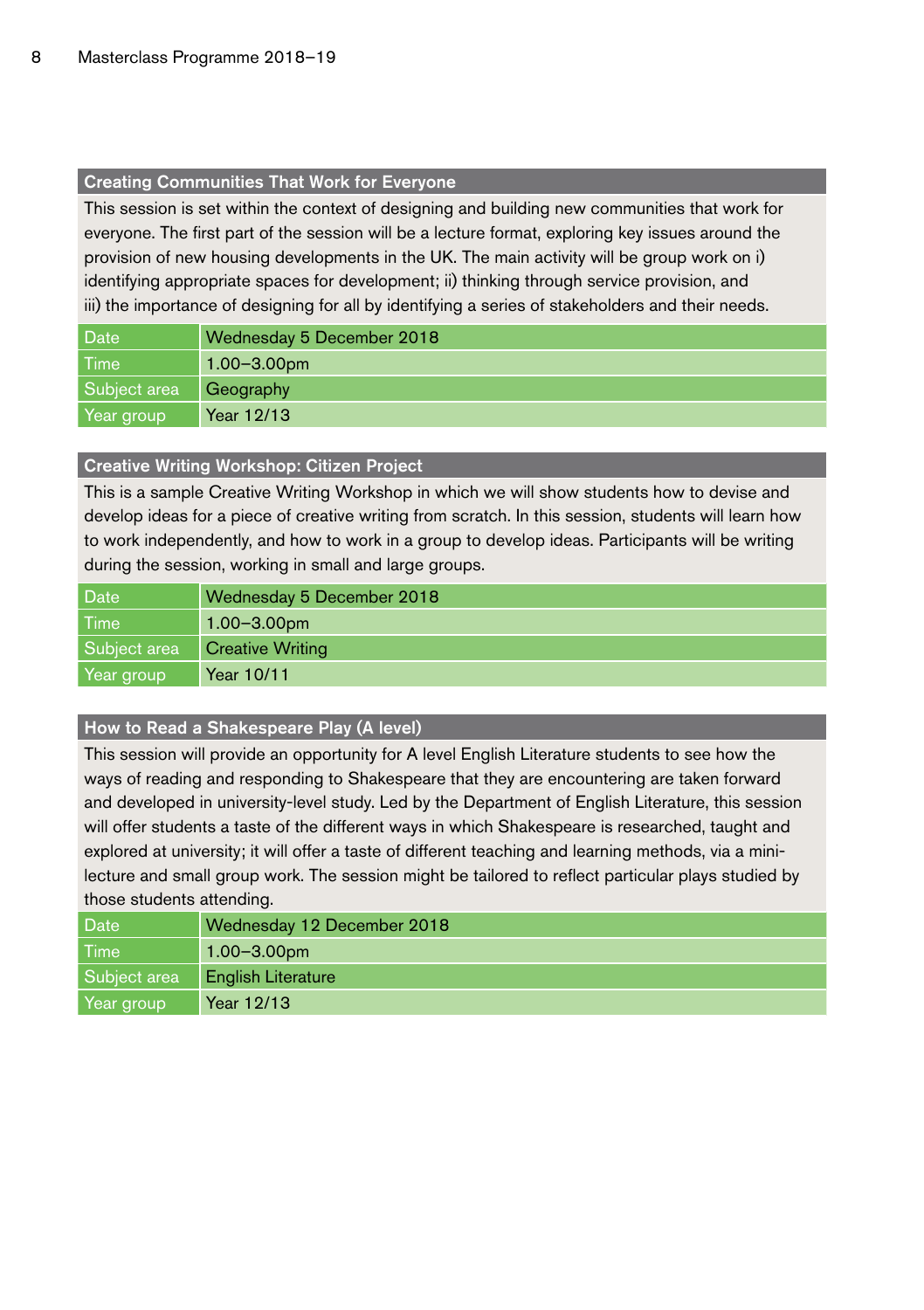#### Philharmonic Orchestra Workshop

Have you ever wondered how an orchestra works? What are all of those instruments and what do they all do? Is there a story behind the music? And why is there someone waving a stick? The University of Birmingham Philharmonic Orchestra invites you to join us in our home, The Elgar Concert Hall, to answer these questions and more. We will take participants on a musical journey, exploring the many sights and sounds of the orchestra and ensure that by the time they leave, they'll think about classical music in a whole new way.

| Date         | Wednesday 12 December 2018 |
|--------------|----------------------------|
| l Time       | $1.00 - 3.00$ pm           |
| Subject area | <b>Music</b>               |
| Year group   | Year $8/9$                 |

### Languages

#### Try a New Language! Portuguese, Chinese and Japanese

Why are languages useful for your future? In what ways could languages improve your employability or allow you to meet new people? What are the different ways to carry on with a language at university? Participants may be studying a modern language now, like French, German or Spanish, but Portuguese, Chinese and Japanese are languages in demand and can be studied from scratch at university level. The masterclass allows students to try their hand at learning something new!

| Date         | Wednesday 7 November 2018 |
|--------------|---------------------------|
| Time         | $1.00 - 3.00$ pm          |
| Subject area | Languages                 |
| Year group   | Year 10/11                |

#### Boost up Your Languages!

Some students find the gap between GCSE and A level a bit difficult. This masterclass will boost up Year 12 students' language skills! In French, German or Spanish, these sessions will help students to understand and practise more grammar points or to help them expand and memorise vocabulary.

| Date         | Wednesday 14 November 2018 |
|--------------|----------------------------|
| <b>Time</b>  | $1.00 - 3.00$ pm           |
| Subject area | Languages                  |
| Year group   | Year 12/13                 |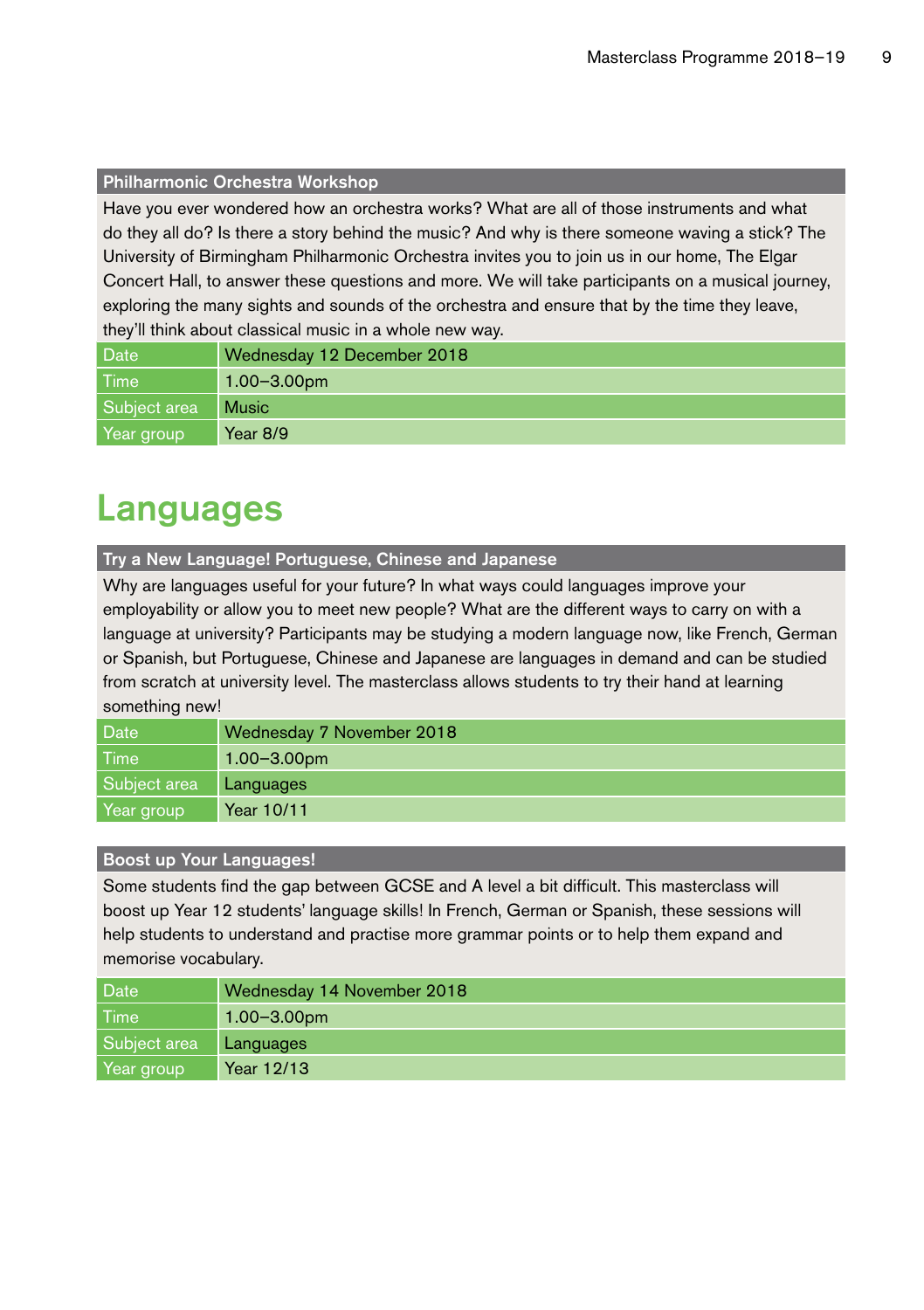#### Try a New Language! Portuguese, Italian and Russian

Why are languages useful for your future? In what ways could languages improve your employability or allow you to meet new people? What are the different ways to carry on with a language at university? Participants may be studying a modern language now, like French, German or Spanish, but Portuguese, Italian and Russian are languages in demand and can be studied from scratch at university level. The masterclass allows students to try their hand at learning something new!

| Date         | Wednesday 5 December 2018 |
|--------------|---------------------------|
| <b>Time</b>  | $1.00 - 3.00$ pm          |
| Subject area | Languages                 |
| Year group   | Year 12/13                |

## **Mathematics**

#### Mathematical Analysis in Sport

Mathematics is an increasingly important tool in sporting analysis, and can be used to answer many interesting questions arising there. For example: Is there such a thing as 'form'? How likely is it that the winner of a competition is in fact the best player/team? When does it make sense to deliberately get yourself sent off? How closely is money linked to success? This masterclass will showcase how mathematical techniques can be brought to bear on such questions.

| Date         | Wednesday 7 November 2018 |
|--------------|---------------------------|
| <b>Time</b>  | $1.00 - 3.00$ pm          |
| Subject area | <b>Mathematics</b>        |
| Year group   | Year 12/13                |

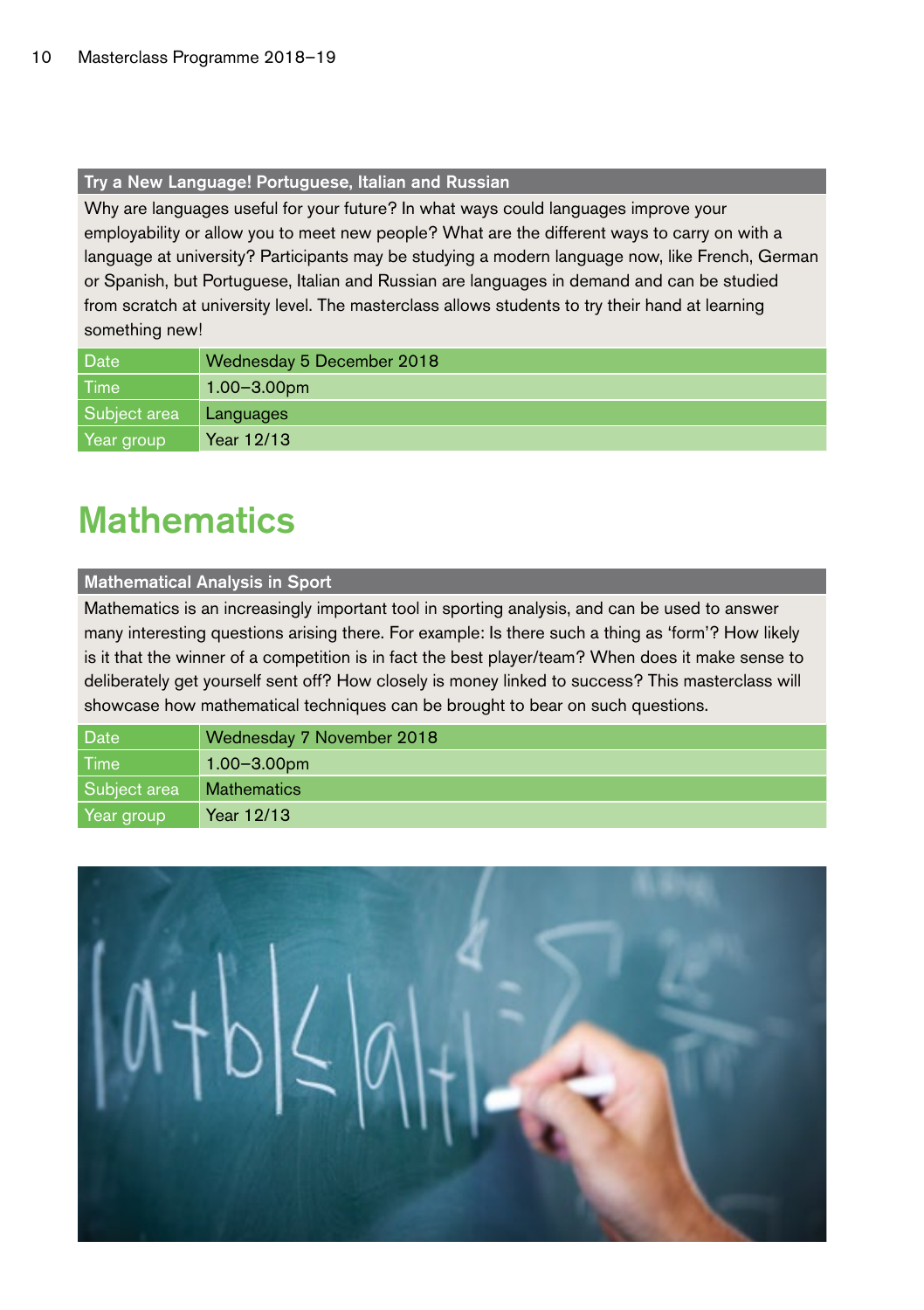#### Using Maths to Survive the Zombie Apocalypse

Understanding how an infection such as swine flu spreads through a population, or how different populations interact with each other, is essential to maintain healthy and diverse populations. By describing these situations with maths, we can make predictions about what will happen when a particular treatment/containment strategy will be most effective. We will show students how to develop these mathematical models and look at ways to ensure the human race survives if (and when) the zombies attack!

| Date         | Wednesday 21 November 2018 |
|--------------|----------------------------|
| <b>Time</b>  | $1.00 - 3.00$ pm           |
| Subject area | <b>Mathematics</b>         |
| Year group   | Year 12/13                 |

#### How Many Numbers Are There? Measuring the Infinite

Infinity has intrigued and puzzled the most brilliant minds. Indeed dealing with infinite quantities easily leads to paradoxes, which have prevented a sound logical discussion of the matter for centuries. We will undertake a mathematical journey through the fascinating realm of infinity, where the usual rules do not always apply, and see how contemporary mathematics can answer questions such as 'how many numbers are there?' or 'does a longer line segment contain more points than a shorter one?'

| Date         | Wednesday 28 November 2018 |
|--------------|----------------------------|
| <b>Time</b>  | $1.00 - 3.00$ pm           |
| Subject area | <b>Mathematics</b>         |
| Year group   | Year 12/13                 |

### **Science**

#### Physics: Hot and Cold

The session will introduce students to the idea of temperature – our experience of extremes of temperature, what temperature means and how is it different to heat. We will discuss what happens to materials when they get very hot or very cold, with lots of demonstrations using liquid nitrogen. Superconductors will be introduced at a basic level. The students will each get an opportunity to solder together a circuit designed to warn if a fridge temperature exceeds a certain level (40°C) and will be able to take the completed circuit away with them to test at home! Student helpers will be involved.

| Date         | Wednesday 7 November 2018 |
|--------------|---------------------------|
| l Time       | $1.00 - 3.00$ pm          |
| Subject area | <b>Physics</b>            |
| Year group   | Year 10/11                |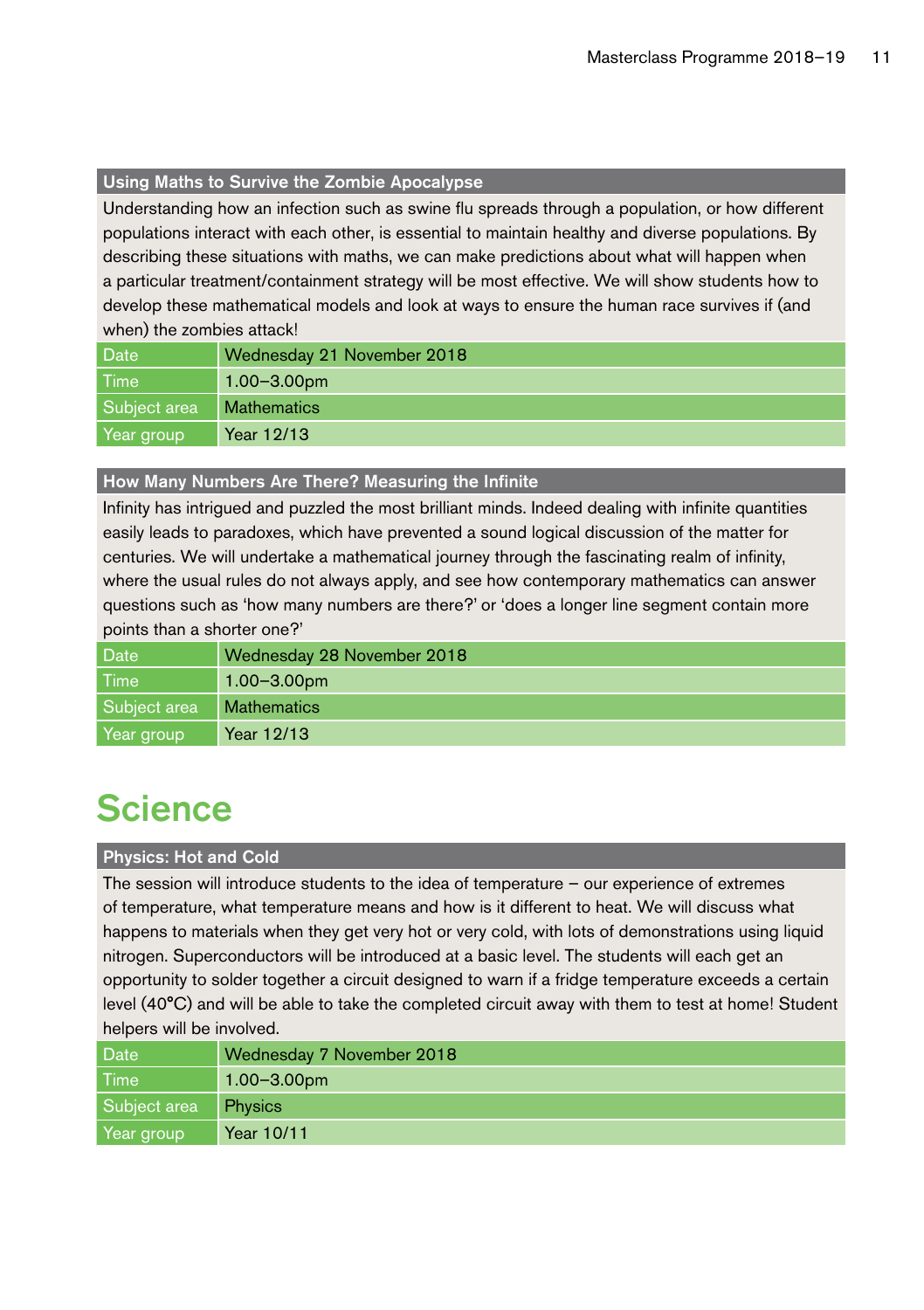#### The Earth as Seen from Space

In this masterclass, students will learn about the ways scientists use instruments launched into space to understand the Earth's atmosphere, climate, weather, vegetation and ice cover. We will explore what instruments are in space, how they view the Earth, what science questions we can ask and answer with space-based observations, and tools we can use to look at the data.

| Date         | Wednesday 7 November 2018    |
|--------------|------------------------------|
| <b>Time</b>  | $1.00 - 3.00$ pm             |
| Subject area | <b>Environmental Science</b> |
| Year group   | Year 12/13                   |

#### Reading Between the (Head)lines: How to Make Sense of Health Stories in the Media

This session will explain concepts in health research and show how to use this knowledge to make sense of items we read in the news. We will use examples from everyday life to explain topics such as 'relative risk versus absolute risk', 'regression to the mean' and 'causation versus correlation' and demonstrate how to use this knowledge to make sense of health stories in the media.

We will also discuss the issue of 'publication bias' and consider whether we actually do hear 'all' about it, or only the parts people want us to hear.

| Date         | Wednesday 14 November 2018                            |
|--------------|-------------------------------------------------------|
| Time         | $1.00 - 3.00$ pm                                      |
| Subject area | Biomedical Science/Medicine/Public Health/Health Care |
| Year group   | Year 12/13                                            |

#### Monoclonal Antibodies as Anti-Cancer Drugs

In this session we will cover the vaccination of mice with human proteins or tissues. We will look at how it is possible to select lymphocyte clones producing mouse monoclonal antibodies specific for selected targets and engineer mouse monoclonal antibodies to generate chimeric (mouse/ human) and fully human monoclonal antibodies as therapeutic drugs. By the end of the session you will learn how these drugs work as mechanisms of action.

| Date         | Wednesday 14 November 2018                       |
|--------------|--------------------------------------------------|
| l Time       | $1.00 - 3.00$ pm                                 |
| Subject area | Biomedical Science/Medicine/Pharmacy/Health Care |
| Year group   | Year 12/13                                       |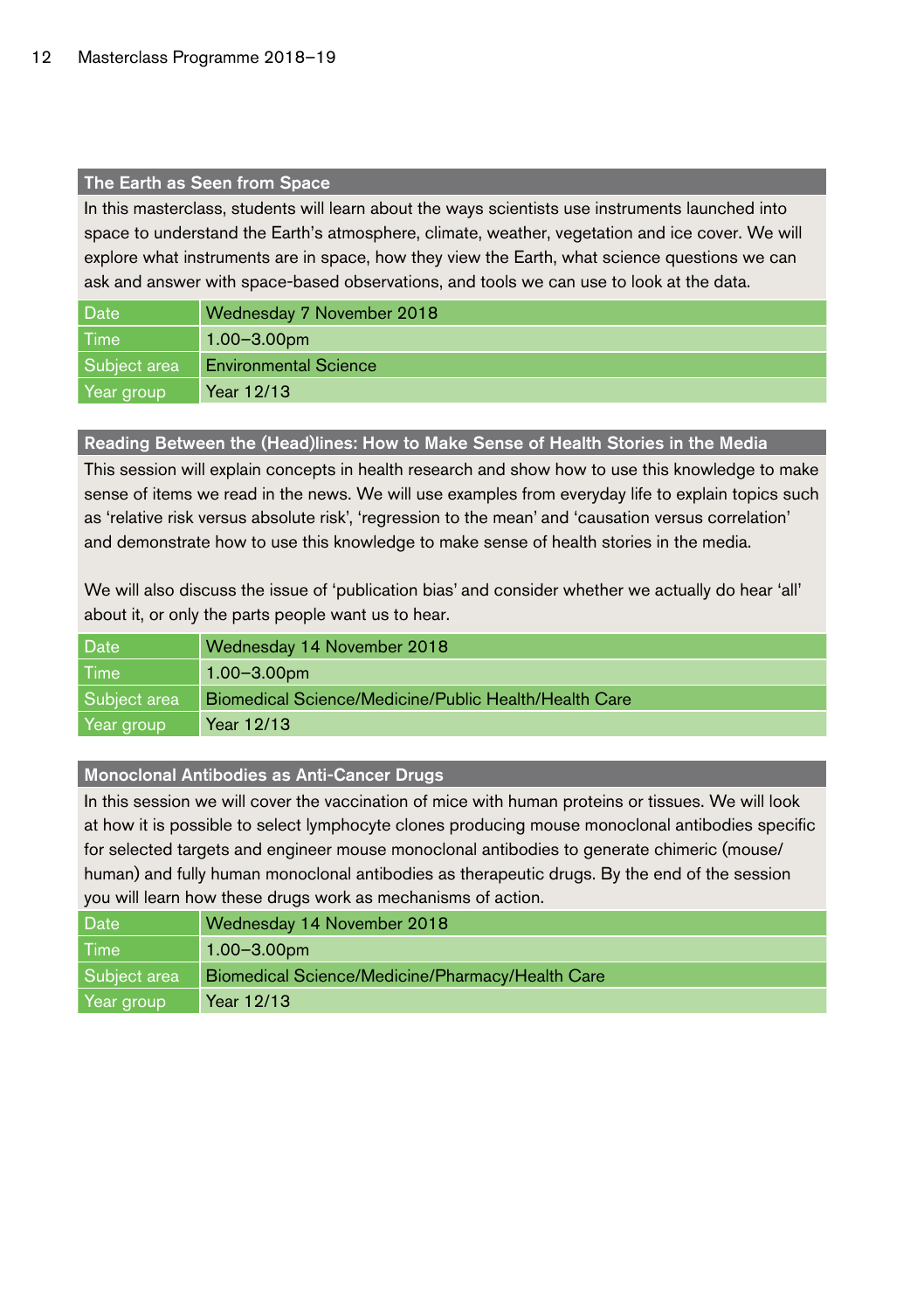#### Rocket Science

The session will introduce the basic principles behind rocket launches – the forces involved in getting the rocket off the ground! Short videos will be used to show the recent history and possible future of space flight, as well as simple activities to illustrate the scale of the Universe. The students will design and build their own card/paper rockets. They will then be able to launch them, using a compressed air rocket launcher, and learn how to maximise the range or hit a target. Student helpers will be involved.

| Date         | Wednesday 21 November 2018 |
|--------------|----------------------------|
| <b>Time</b>  | $1.00 - 3.00$ pm           |
| Subject area | <b>Physics</b>             |
| Year group   | Year $8/9$                 |

#### The Eye: Fact or Fiction?

Can you really lose a contact lens behind your eyeball? Is sitting close to the television screen really bad for your eyes? Do babies see the world in black and white? Is it dangerous to sneeze with your eyes open? We will answer these questions and more as we explore common beliefs and myths about the human eye. This workshop will teach students about the eye and visual system by separating 'fact' from 'fiction': learn about one of the most fascinating and important organs in the human body, and why you shouldn't always believe what you see on television!

| <b>Date</b>  | Wednesday 21 November 2018                       |
|--------------|--------------------------------------------------|
| <b>Time</b>  | $1.00 - 3.00$ pm                                 |
| Subject area | Biomedical Science/Medicine/Pharmacy/Health Care |
| Year group   | Year 12/13                                       |

#### Social Injustice Is Killing on a Grand Scale

The quote for the title of this masterclass was taken from a World Health Organization document. Inequalities are a serious and well-recognised issue. In Birmingham for example, the poorest die ten years before the richest and while they are alive they spend more of their shorter lives in ill health. These inequalities are even greater across the globe. We will explore why this is the case, why it is not a natural 'survival of the fitness' phenomena, why we shouldn't be blaming the victims, why we all should be concerned (even the richest) and what the solutions are.

| Date         | Wednesday 21 November 2018                            |
|--------------|-------------------------------------------------------|
| l Time       | $1.00 - 3.00$ pm                                      |
| Subject area | Biomedical Science/Medicine/Public Health/Health Care |
| Year group   | Year 12/13                                            |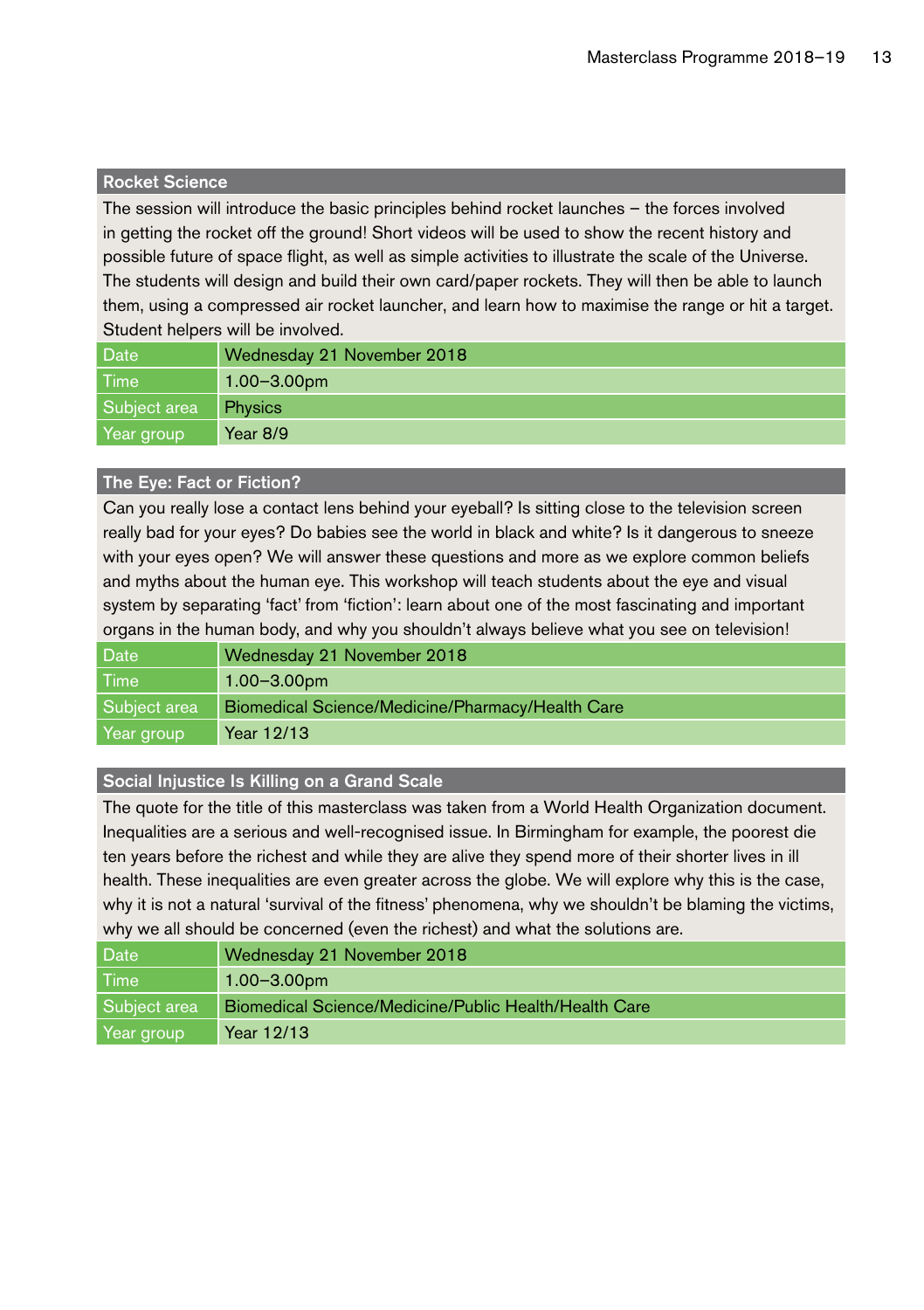#### Human Evolution: Who Do You Think You Are?

Meet the ancestors: introducing evolutionary trees and the major features of human evolution over the last 5 million years. You have dug up a set of bones in an African desert, but which species are they? They may represent an important link in human evolution, but are they nearer to the human or chimp branches of the evolutionary tree?

| Date              | Wednesday 28 November 2018 |
|-------------------|----------------------------|
| Time <sup>1</sup> | $1.00 - 3.00$ pm           |
| Subject area      | <b>Biosciences</b>         |
| Year group        | Year 12/13                 |

#### Particle Physics

This masterclass introduces students to the current view of particle physics and will cover what we think we are made of at a fundamental level. There will be some discussion of the evidence found so far to lead us to this view. There will also be some discussion of where the research is going now and in the future – what is happening at CERN and elsewhere? What are the big questions still to be answered?

| Date         | Wednesday 28 November 2018 |
|--------------|----------------------------|
| <b>Time</b>  | $1.00 - 3.00$ pm           |
| Subject area | <b>Physics</b>             |
| Year group   | Year 12/13                 |

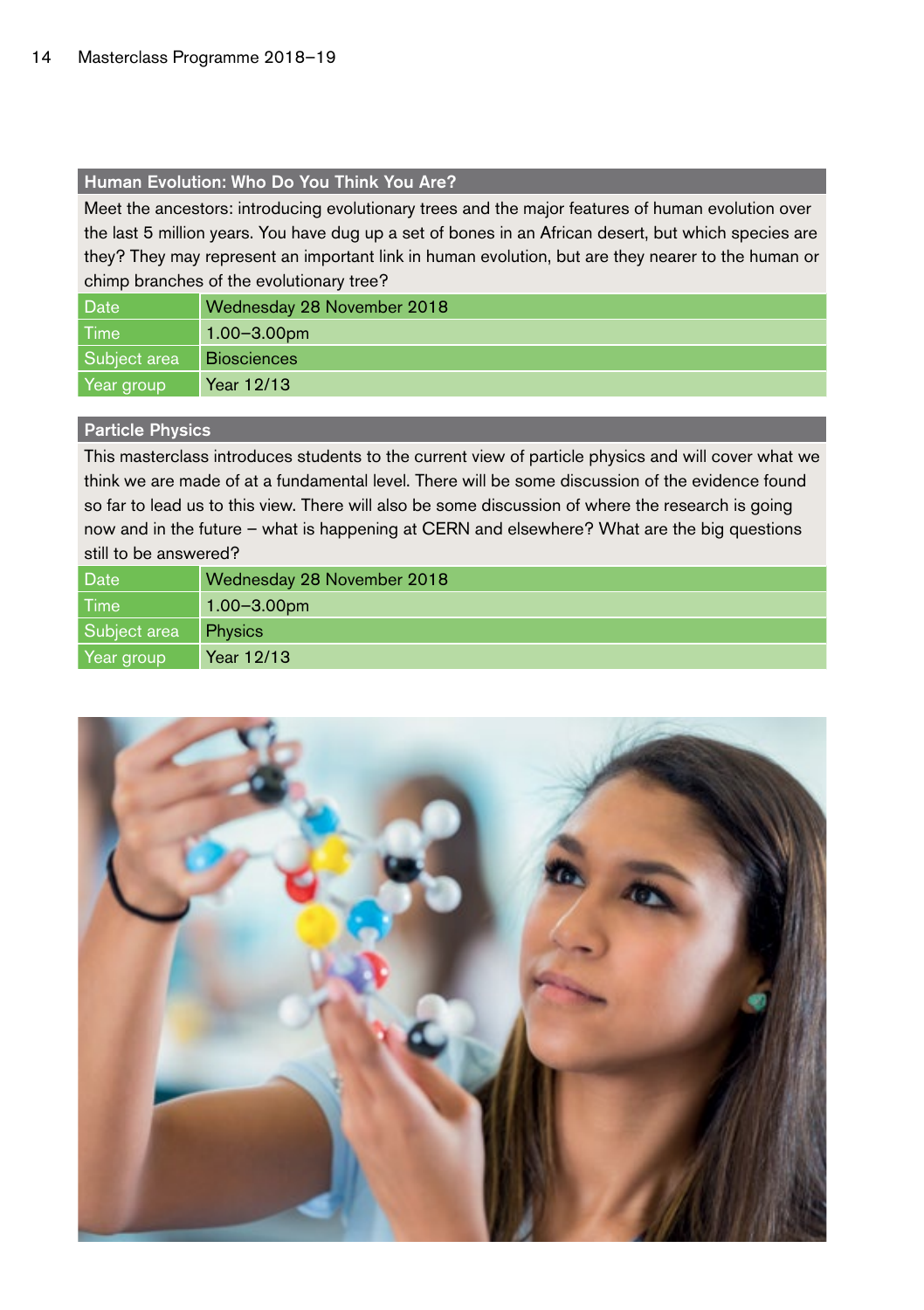#### Do We Need to Experiment on Animals?

With all the scientific knowledge we now have, is still a need to experiment on animals? Does information gained from animal research actually help us treat patients? Do scientists have the freedom to perform any experiment they think is interesting on an animal? This interactive masterclass will give students the opportunity to think about and discuss the issues involved in animal research. They will consider the ethics and law governing this area and will look at the medical and scientific developments, which have stemmed from work with animals.

| Date         | Wednesday 14 November 2018                       |
|--------------|--------------------------------------------------|
| <b>Time</b>  | $1.00 - 3.00$ pm                                 |
| Subject area | Biomedical Science/Medicine/Pharmacy/Health Care |
| Year group   | Year 12/13                                       |

#### Interested in the Biochemistry of Life?

Why should one be interested in the Life Sciences at all? They give you the unique opportunity to grab part of the mystery of how life works on a molecular level. Moreover, students will learn to see patterns and repeating laws in nature.

| Date         | Wednesday 12 December 2018                       |
|--------------|--------------------------------------------------|
| <b>Time</b>  | $1.00 - 3.00$ pm                                 |
| Subject area | Biomedical Science/Medicine/Pharmacy/Health Care |
| Year group   | Year 12/13                                       |

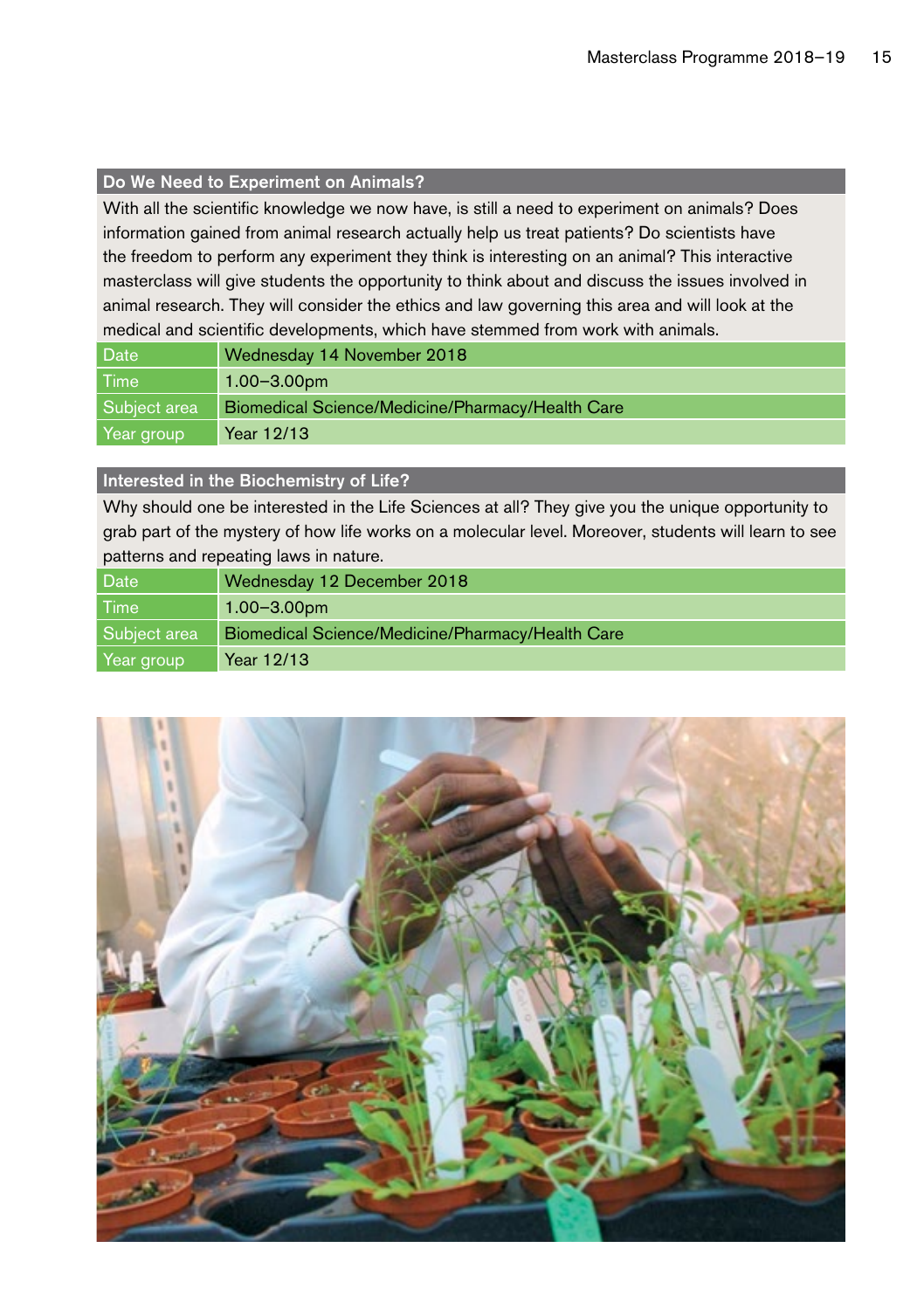#### Sport and Exercise: Just Study It!

This session will give an overview of the academic study of sport and exercise. The session will open with a general introduction to the area of teaching, detailing the subject area and its importance to the area of sport and exercise. The subject areas covered will include, but not be restricted to, sociology, politics and policy, physiology, psychology, physiotherapy and practical studies.

| <b>Date</b>  | Wednesday 12 December 2018 |
|--------------|----------------------------|
| Time         | $1.00 - 3.00$ pm           |
| Subject area | Sport Science              |
| Year group   | Year 12/13                 |

# Social Sciences

Crime and Punishment in the United Kingdom

This session will explore the history of crime and punishment in the United Kingdom and will also look at current approaches. Students will examine the social and political factors that influence approaches to punishment, and will explain how and why they think people should be punished for committing criminal offences.

| Date         | Wednesday 21 November 2018 |
|--------------|----------------------------|
| l Time       | $1.00 - 3.00$ pm           |
| Subject area | Law                        |
| Year group   | Year 12/13                 |

Test Anxiety: What Is It, Where Does It Come From, and What Can We Do About It?

Recent research has suggested that as many as 16% of GCSE students in England experience high levels of test anxiety. But what is test anxiety, and what causes some students to become more anxious than others? In this masterclass, we will look at how psychologists define and measure test anxiety, and look at some of the factors that might cause it. We will then look at the impact it can have on performance in exams before examining potential 'treatments' to reduce test anxiety.

| Date <sup>1</sup> | Wednesday 28 November 2018 |
|-------------------|----------------------------|
| <b>Time</b>       | $1.00 - 3.00$ pm           |
| Subject area      | <b>Education</b>           |
| Year group        | Year 12/13                 |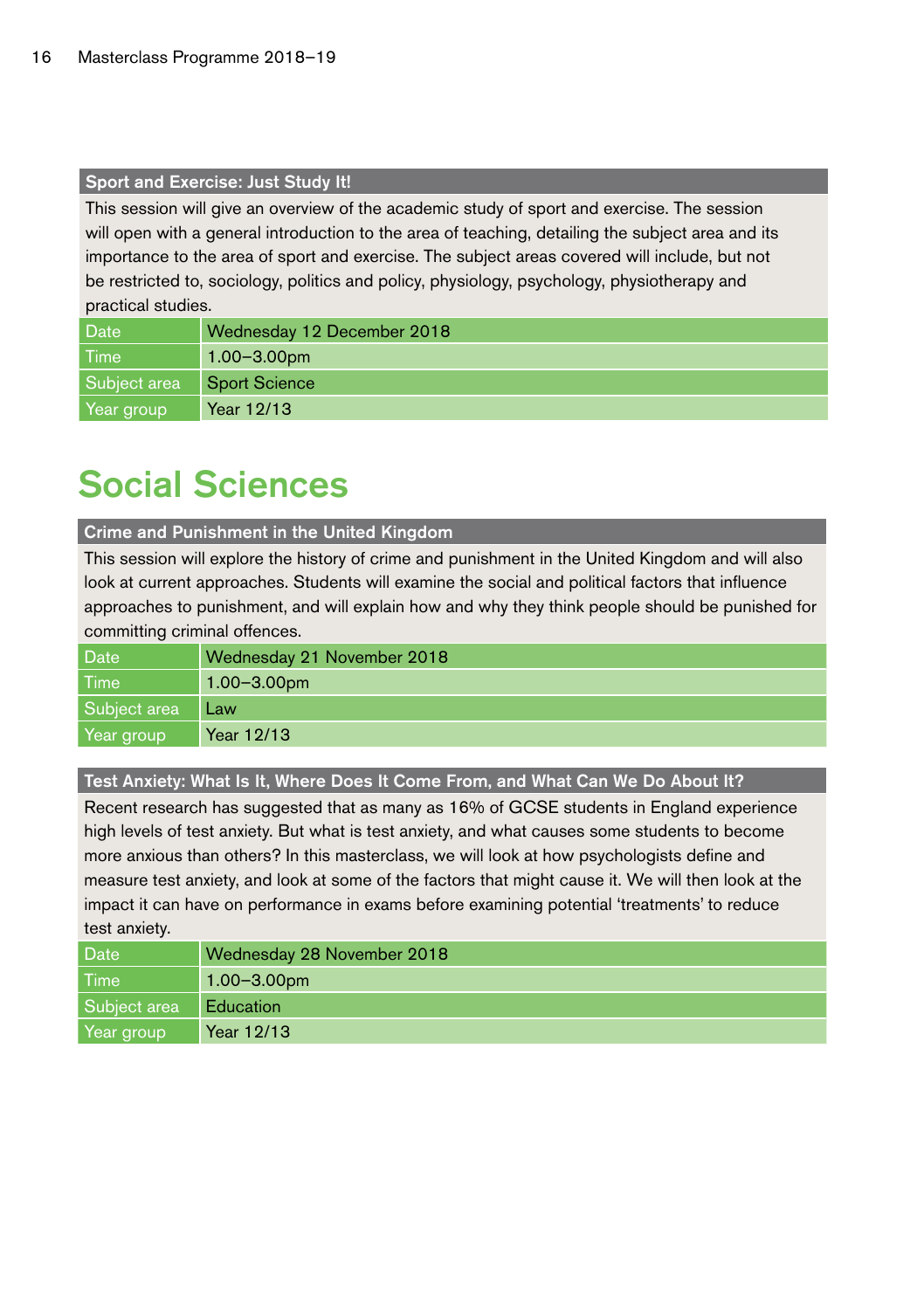#### Investigating Social Murder: a Role for the Social Sciences

This session draws together insights from social policy, criminology and sociology to explore the idea of social murder. Using the case study of Grenfell, it highlights how social context fundamentally shapes our lives and uses. The session examines how social conditions lead some classes and groups of people to meet a 'too early and unnatural death'. The final part of the session explores how social welfare provision can be used to change the context and try to tackle social murder.

| Date         | Wednesday 5 December 2018 |
|--------------|---------------------------|
| l Time       | $1.00 - 3.00$ pm          |
| Subiect area | Sociology                 |
| Year group   | Year 12/13                |

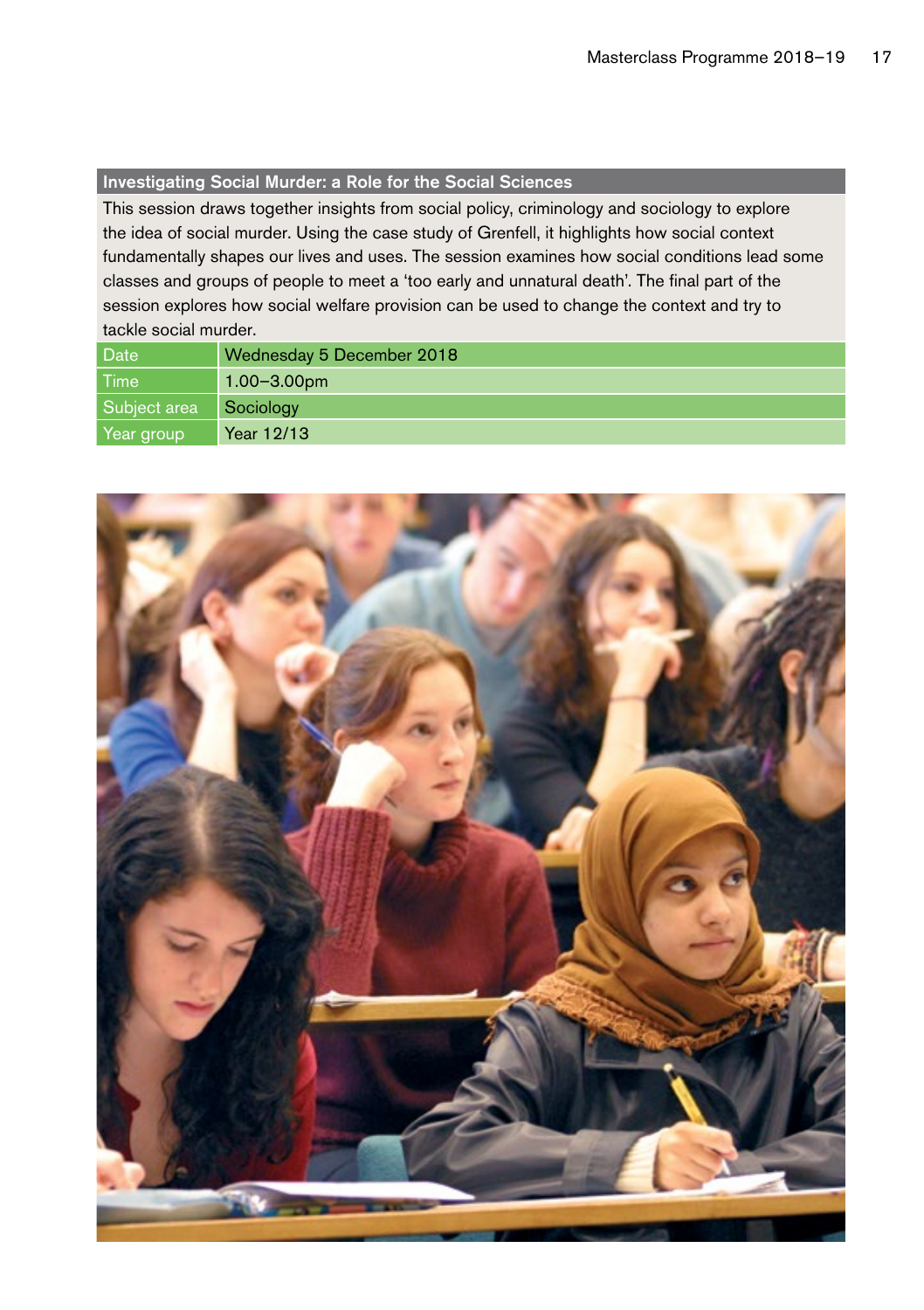# Study skills

#### Study Skills: Academic Writing

This session will help students develop the key skills that are needed for successful planning and structuring of an assignment. This session is a good starting point for students who want to know more about academic writing or for those undertaking a longer essay, such as the EPQ, for the first time.

| Date         | Wednesday 21 November 2018 |
|--------------|----------------------------|
| <b>Time</b>  | $1.00 - 3.00$ pm           |
| Subject area | <b>Study Skills</b>        |
| Year group   | Year 12/13                 |

#### CLiC – Digital Skills for Reading Literature

This session will offer English Language and English Literature A level students a taste of studying literature using digital methods. Students will be introduced to the CLiC web app (http://clic. bham.ac.uk), which makes it possible to explore language patterns in over 130 19th-century books. CLiC includes set texts such as Frankenstein, Wuthering Heights and A Christmas Carol. This masterclass will show students exciting links between language and literature studies. We will also provide activities that might be used for independent projects (such as the NEA).

| Date <sup>'</sup> | Wednesday 21 November 2018  |
|-------------------|-----------------------------|
| <b>Time</b>       | $1.00 - 3.00$ pm            |
| Subject area      | <b>English Study Skills</b> |
| Year group        | Year 12/13                  |

#### Study Skills: Research and Evaluation Skills

This session will help students understand how to critically think and evaluate the material they are using for essays. It will also provide them with the skills to find good quality materials. This is a great starting point for students undertaking the EPQ.

| Date         | Wednesday 5 December 2018 |
|--------------|---------------------------|
| <b>Time</b>  | $1.00 - 3.00$ pm          |
| Subject area | <b>Study Skills</b>       |
| Year group   | Year 12/13                |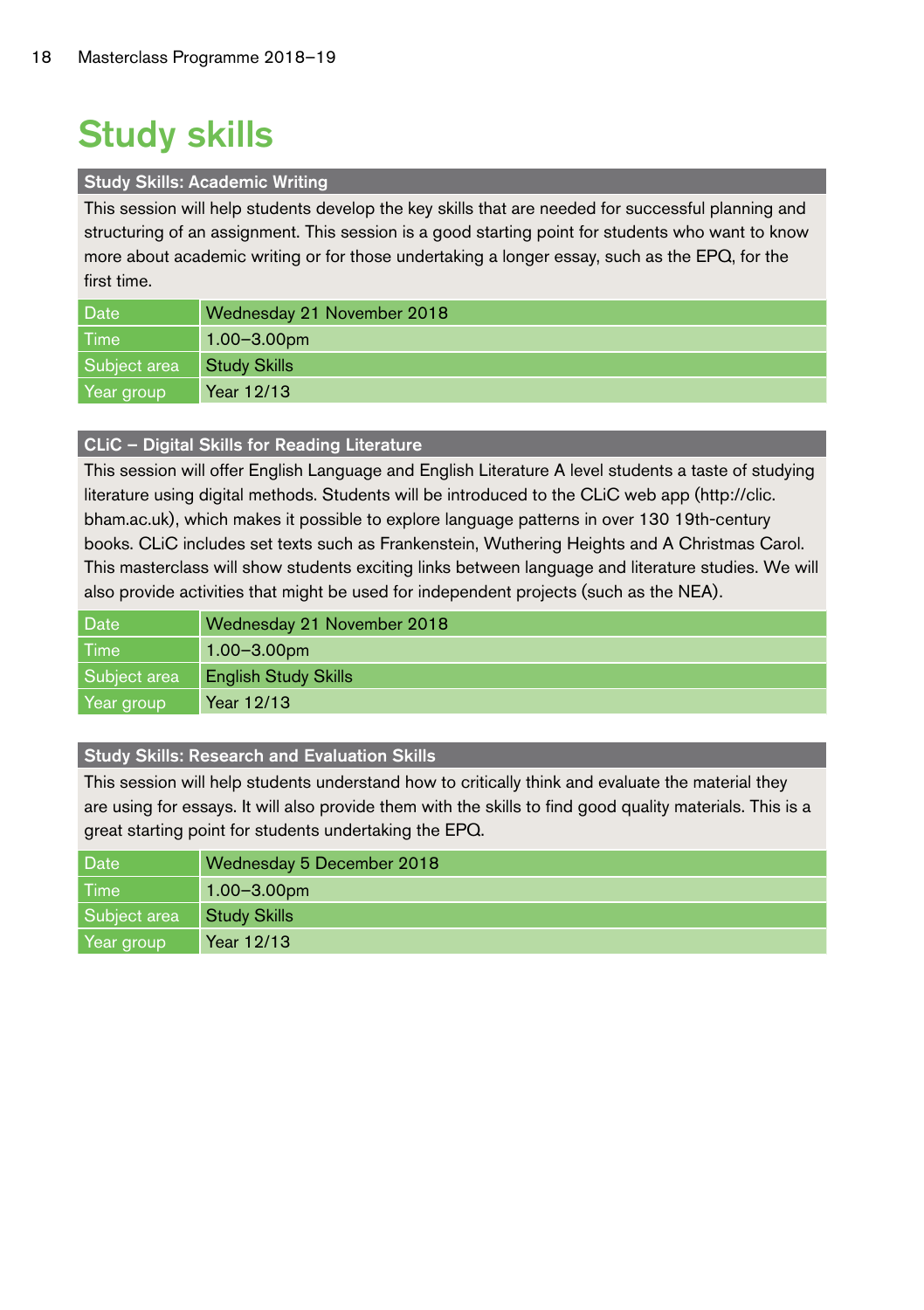# Masterclass bookings

To complete a booking request via our online booking form at www.birmingham. ac.uk/masterclasses, you will need the following information at point of booking:

- o Teacher name
- □ Contact email address
- $\Box$  Job title
- o Name and address of school/college
- □ Contact telephone number
- □ Number of spaces desired

*Please only request spaces on a masterclass where a genuine interest has been expressed by a student. If a learner is requesting a space independently, they will need to provide the name and email address of a teacher who supports their booking request.*

#### **Schools and colleges should expect to hear by email whether their request has been successful.**

#### $\Box$  Booking requests submitted by 21 September 2018

Schools and colleges that have submitted applications by this date will be advised by 28 September 2018.

#### $\Box$  Booking requests submitted after 21 September 2018

The Masterclass team will aim to process all booking requests submitted after this date within ten working days of their submission.

### TERMS AND CONDITIONS

In sending us a booking request, you are automatically agreeing to the following terms and conditions:

- $\Box$  To brief all learners attending of their responsibility for their behaviour as well as the location of the masterclass
- $\Box$  To send us the names of students attending ASAP once booking is confirmed
- $\Box$  A minimum of 25 students is needed for a class to run (this may be from different schools)
- $\Box$  Priority will be given to those students currently under-represented in higher education
- $\Box$  All transport arrangements are the responsibility of the school/college and the University of Birmingham is unable to fund transport costs
- $\Box$  It is the responsibility of the school/ college to ensure all necessary parental consent forms and permissions are obtained for the visit
- $\Box$  A booking request is not a quarantee of places

If you have a query regarding the masterclass programme, please contact the Masterclass team using the details below:

Email: masterclass@contacts.bham.ac.uk Tel: 0121 414 8489 or 0121 414 8332

#### www.birmingham.ac.uk/masterclasses